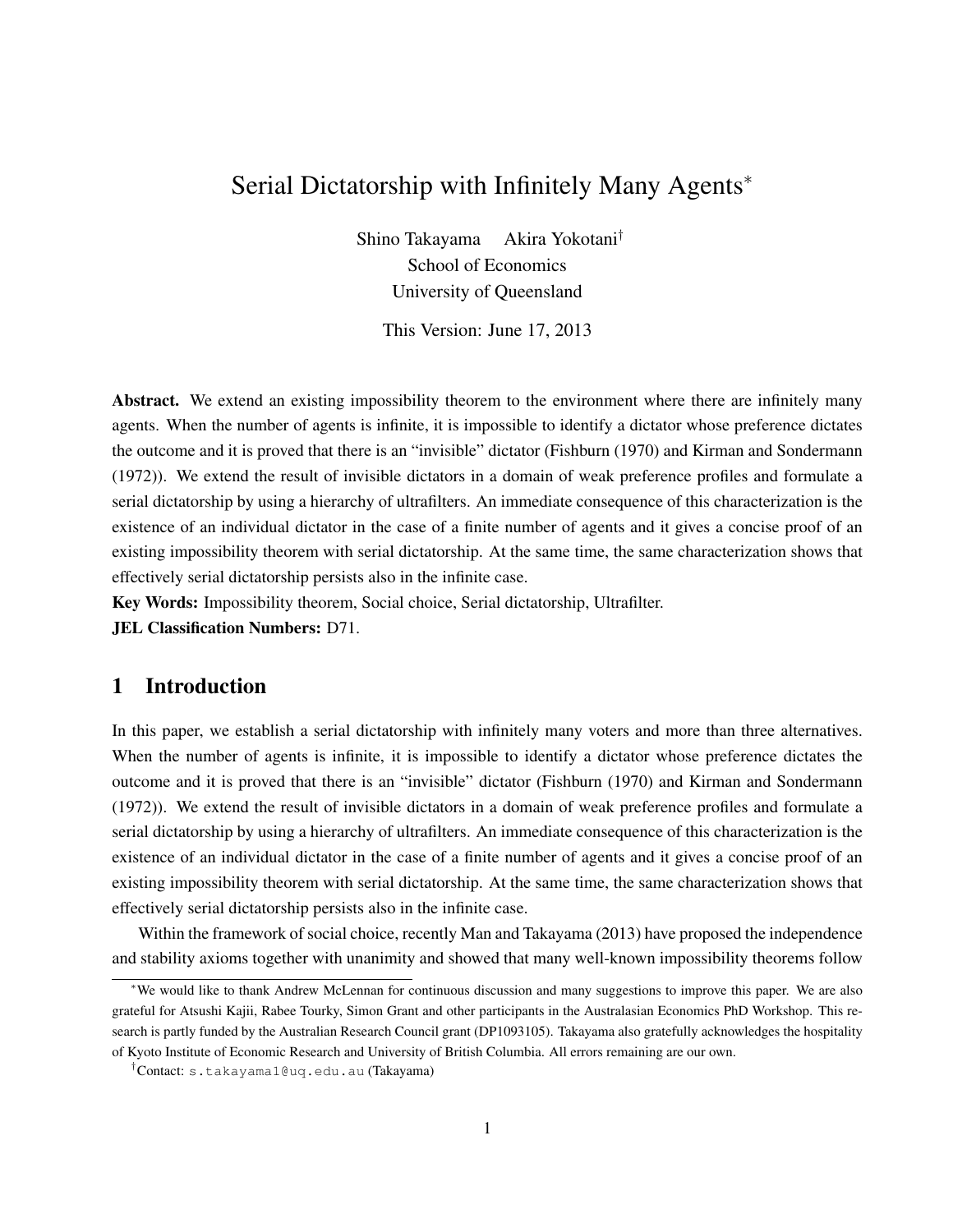their main theorem as corollaries when the number of voters is finite. We extend the analysis by allowing the number of voters to be infinite, and on the other hand we extend the analysis in Kirman and Sondermann (1972) by allowing voters to have weak preferences. Our main theorem shows that a social choice correspondence satisfying the three axioms is characterized by a serial dictatorship.

This paper adds to the literature by showing a structure of serial dictatorship when the number of voters can be infinite. Our analysis is not confined to the number of voters being infinite. Our theorem also includes the case of finitely many voters. In this sense, we extend the previous research of dictatorship to a more general environment. It combines two strands of Kirman and Sondermann (1972) and Man and Takayama (2013) in social choice theory. The organization of the paper is as follows. Section 2 presents the model. Section 3 presents the main theorem. Section 4 proves the existence of invisible serial dictators.

#### 2 The Model

Let X be the set of potential alternatives. We assume that  $|\mathcal{X}| \geq 3$  and it is finite. Let N be the set of potential agents. We assume that N is infinite. Let R be the entire space of weak preferences over X. Let  $\succsim_i \in \mathcal{R}$  be agent *i*'s preference, and, for each  $N \subset \mathcal{N}$ , let  $\succeq \in \mathcal{R}^N$  be a preference profile of all the agents in *N*. For each  $x, y \in \mathcal{X}$ , we say that  $x \succ_i y$  if x is strictly preferred to y, i.e.,  $x \succsim_i y$  but not  $y \succsim_i x$ , and say that  $x \sim_i y$  if x is *indifferent* to *y*, i.e.,  $x \succsim_{i} y$  and  $y \succsim_{i} x$ .

An *economy* is a list of  $\{X, N, \succcurlyeq\} \in 2^{\mathcal{X}} \times 2^{\mathcal{N}} \times \mathcal{R}^N$ . Given population *N*, A solution  $\phi_N$  is a correspondence from economies to alternatives such that

$$
\phi_N : 2^{\mathcal{X}} \setminus \{ \varnothing \} \times \mathcal{R}^N \rightrightarrows \mathcal{X},
$$
  
s.t. 
$$
\phi_N(X, \succsim) \subset X,
$$
  

$$
\phi_N(X, \succsim) \neq \varnothing.
$$

We omit the subscript of a solution  $\phi$  throughout the paper when we take the entire population N for  $\phi$ . Next we define three properties which we want solutions to satisfy.

Definition 2.1. *Strong Unanimity (St. Unanimity, hereafter)* For each  $X\in 2^{\mathcal{X}}\setminus\{\varnothing\},\ \succsim\in\mathcal{R}^N$ , and  $x\in X$ , if, for each  $i\in N$  and  $y\in X,\ x\succsim_i y$ , and there exists  $j\in N$ *s.t.*  $x \succ_i y$ *, then*  $\phi_N(X, \geq_i) = \{x\}.$ 

We say that  $\succsim$  and  $\succsim' \in \mathcal{R}^N$  *agree* on *X* if  $\succsim$  and  $\succsim'$  are the same on *X*. Then we say that  $\succsim =_X \succsim'$ .

Definition 2.2. *Independence of Irrelevant Alternatives (IA-Independence) For each*  $X \in 2^{\mathcal{X}} \setminus \{ \varnothing \}$  *and each*  $\succsim$ ,  $\succsim' \in \mathcal{R}^N$ , if  $\succsim =_X \succsim'$ , then  $\phi_N(X, \succsim) = \phi_N(X, \succsim')$ .

Definition 2.3. *Stability with Losing Alternatives (LA-Stability)* For each  $X, Y \in 2^{\mathcal{X}} \setminus \{\varnothing\}$  and each  $\succsim \in \mathcal{R}^N$ , if  $X \subset Y$  and  $\phi_N(Y, \succsim) \cap X \neq \varnothing$ , then  $\phi(X, \succsim) = \phi(Y, \succsim) \cap X$ .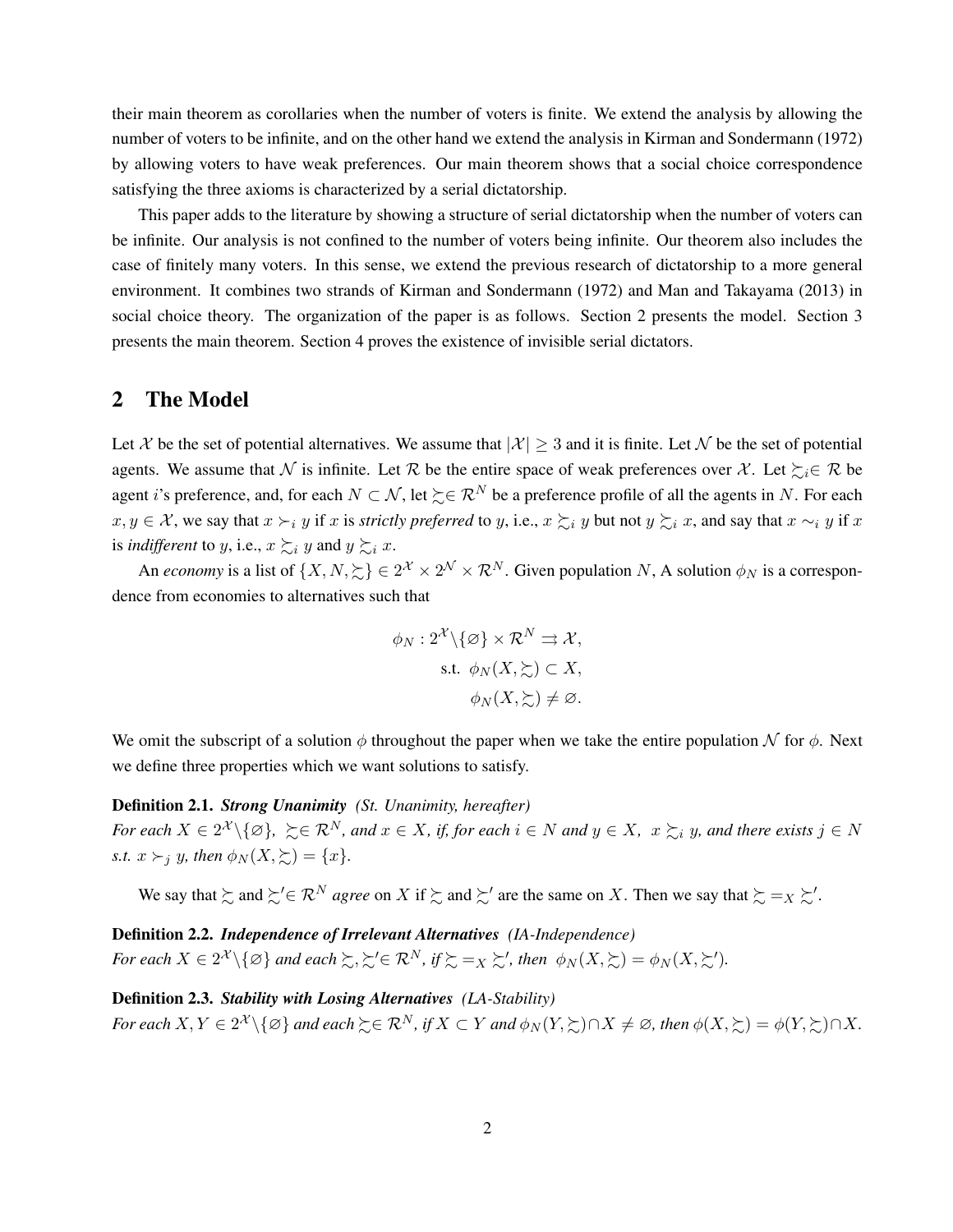## 3 Dictatorial ultrafilter

In this section, we show that dictatorship holds when solutions satisfy the three properties. However such dictatorship is not necessarily governed by a single dictator, but sometimes by a "invisible" dictator (Kirman and Sondermann (1972)). First we show that each solution  $\phi_N$  can be represented as if they are chosen by a social preference over *X*. For each  $R \in \mathcal{R}$ , let  $Top(X, R) \equiv \{x \in X \mid \text{for each } y \in X, x R y\}.$ 

**Lemma 3.1.** *If a solution*  $\phi_N$  *satisfies St. Unaminity, IA-Independence and LA-Stability, then, for each*  $\gtrsim \in \mathcal{R}^N$ , *there exists*  $R \in \mathcal{R}$  *such that, for each*  $X \subset \mathcal{X}$  *with*  $|X| \geq 2$ ,  $\phi_N(X, \geq) = Top(X, R)$ .

*Proof.* Let  $\succeq \in \mathbb{R}^N$ . We define a binary relationship *R* on *X* so that *x R y* if  $x \in \phi_N(\lbrace x, y \rbrace, \succsim)$ . Then, since  $\phi_N(\{x, y\}, \geq) \neq \emptyset$ , *R* is complete.

Next we show transitivity. Suppose that  $x, y, z \in \mathcal{X}$  satisfy that  $x R y$  and  $y R z$ . Then  $x \in \phi_N(\lbrace x, y \rbrace, \succsim)$ and  $y \in \phi_N(\{y, z\}, \geq)$ . If  $x \notin \phi_N(\{x, z\}, \geq)$ , then  $x \notin \phi_N(\{x, y, z\}, \geq)$  by LA-Stability. It means that  $y \notin \phi_N(\{x, z\}, \geq)$  $\phi_N(\{x, y, z\}, \geq)$ . Otherwise  $\phi_N(\{x, y\}, \geq) = \{y\}$  by LA-Stability. This leads to that  $\phi_N(\{x, y, z\}, \geq) = \{z\}.$ But, by LA-Stability, this implies that  $y \notin \phi_N(\{y, z\}, \geq)$ . It is a contradiction. Therefore  $x \in \phi_N(\{x, z\}, \geq)$ , i.e., *x R z*. Now *R* is a complete transitive relationship, that is, a weak preference.

Finally we show that  $\phi_N$  is the top set of *R*. Let  $X \subset \mathcal{X}$  with  $|X| \geq 2$ . First, suppose that there exists  $x \in \phi_N(X, \geq)$  but  $x \notin Top(X, R)$ . Then there exists  $y \in X$  such that  $y \in \phi_N(\{x, y\}, \geq)$  but  $x \notin \phi_N(\{x, y\}, \geq)$ . However, since  $\{x, y\} \subset X$ ,  $x \in \phi_N(\{x, z\}, \geq)$  by LA-Stability. It is a contradiction. Thus  $\phi_N(X, \geq) \subset Top(X, R)$ . Next suppose that  $x \in Top(X, R)$ . Then, for each  $y \in X$ , *x R y*. It means that for each  $y \in X$ ,  $x \in \phi_N(\{x, y\}, \geq)$ . By LA-stability, it implies that  $x \in \phi_N(X, \geq)$ . As a result,  $Top(X, R) \subset \phi_N(X, \Sigma)$ . □

Here, we define an *ultrafilter*  $\mathcal F$  on population N.

**Definition 3.2.** *A family of sets*  $\mathcal F$  *is an ultrafilter of*  $N \subset \mathcal N$  *if* 

- *(1)*  $\emptyset \notin \mathcal{F}$ *.*
- *(2) If*  $S \in \mathcal{F}$ *, and*  $S' \supset S$ *, then*  $S' \in \mathcal{F}$ *.*
- *(3) If*  $S, S' \in \mathcal{F}$ *, then*  $S \cap S' \in \mathcal{F}$ *.*
- *(4) If*  $S \in N$ *, then either*  $S \in \mathcal{F}$  *or*  $N \setminus S \in \mathcal{F}$ *.*

For each  $\gtrsim \mathcal{R}^N$ , we denote the weak preference established in Lemma 3.1 as  $R^N(\gtrsim)$ . We say that  $x P^N(\succsim)$  *y* if *x* is strictly preferred to *y* under  $R^N(\succsim)$ , and say that  $x I^N(\succsim)$  *y* if *x* is indifferent to *y*. Now  $R^N(\cdot)$  is a mapping from  $\mathcal{R}^N$  to  $\mathcal{R}$ , so we can consider  $R^N(\cdot)$  as a *social welfare function*. Therefore we can apply Arrow's impossibility theorem, especially the one extended to infinitely many agents by Kirman and Sondermann (1972).

For each  $U \subset N$  and each  $x, y \in \mathcal{X}$ , we denote  $x \succsim_{U} y$  if, for each  $i \in U$ ,  $x \succsim_{i} y$ .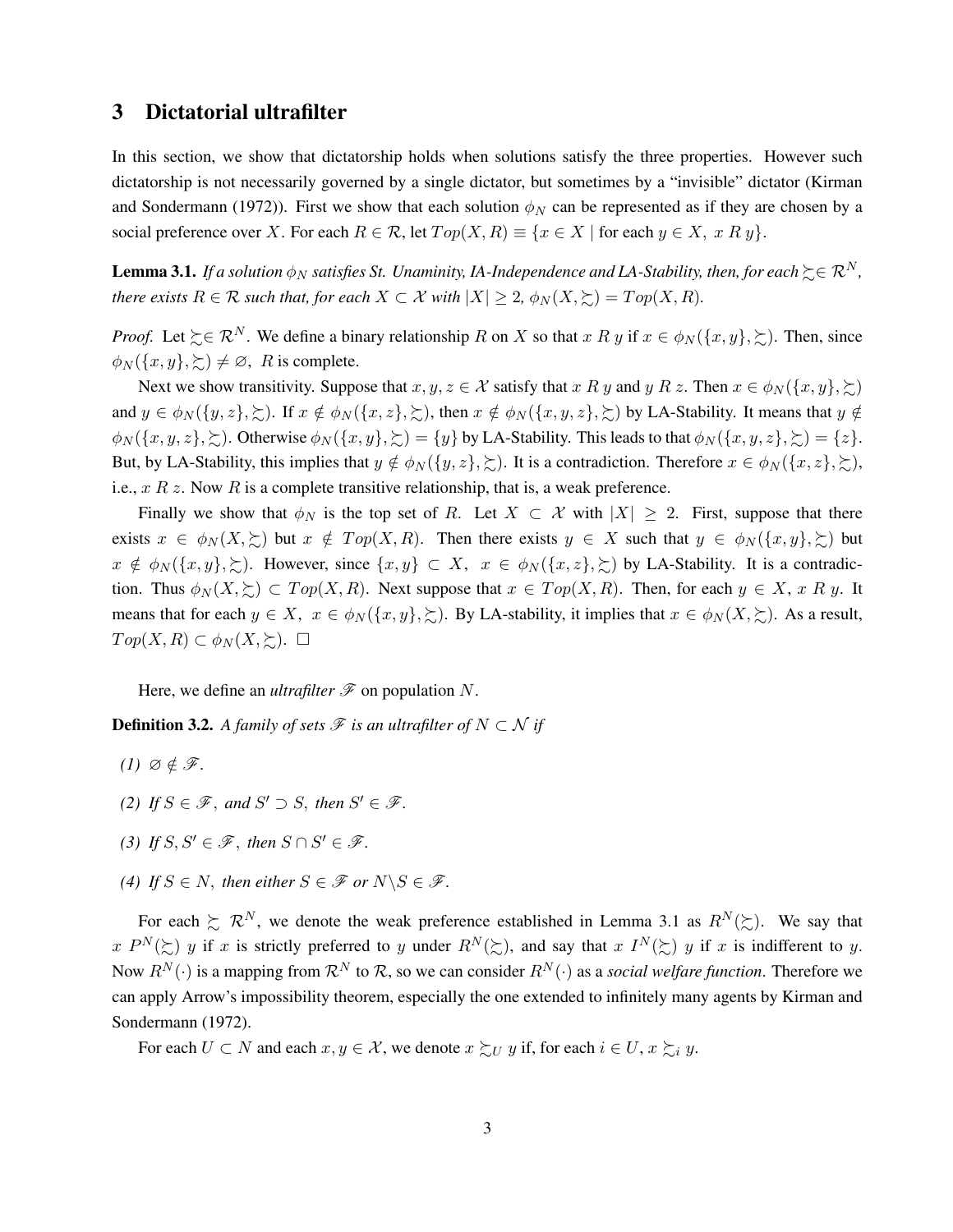**Theorem 3.3.** If a solution  $\phi_N$  satisfies St. Unanimity, IA-Independence, and LA-Stability, then there exists an *ultrafilter* U on N *s.t., for each*  $\succeq \in \mathbb{R}^N$ , if there exists  $U \in U$  such that, for each  $x, y \in X$ ,  $x \succ_U y$ , then  $x P^N(\succeq y)$ .

This idea originally comes from Kirman and Sondermann (1972). However they assumed that preferences are strict, so we have to extend their result so that we can incorporate weak preferences. We show this theorem through the lemmas below. Before going to the proofs, we define some families of sets of agents. In the following arguments, we assume that *φ<sup>N</sup>* satisfies St.Unanimity, IA-Independence, and LA-Stability. And, for each  $U \subset N$ , let  $U' \equiv N \backslash U$ , and, for each  $\tilde{U} \subset U'$ , let  $U'' \equiv U' \backslash \tilde{U}$ .

The first family is;

$$
\mathcal{U} \equiv \{ U \subset N \mid \forall x, y \in \mathcal{X}, \forall \succsim \in \mathcal{R}^N, x \succ_U y \land y \succsim_{U'} x \Rightarrow x P^N(\succsim y, \},\
$$

We can interpret each member of  $U$  as a "coalition of dictators". Let the other two families of sets be:

$$
\mathcal{U}' \equiv \{ U \subset N \mid \exists x, y \in \mathcal{X} \text{ with } x \neq y, \forall \succsim \in \mathcal{R}^N, \ x \succ_U y \land y \succsim_{U'} x \Rightarrow x P^N(\succsim y), \mathcal{U}'' \equiv \{ U \subset N \mid \exists x, y \in \mathcal{X} \text{ with } x \neq y, \forall \tilde{U} \subset U', \ \exists \succsim \in \mathcal{R}^N, \ x \succ_U y \land y \sim_{\tilde{U}} x \land y \succ_{U''} x \land x P^N(\succsim y) \}.
$$

All we have to show is that U is an ultrafilter on N. For this purpose, we show that  $U = U''$  and  $U''$  is an ultrafilter.

We show that these three families are the same. First note that  $U \subset U' \subset U''$  by definition. We show the inverse inclusion by the following two lemmas.

## Lemma 3.4.  $\mathcal{U}^{\prime\prime} \subset \mathcal{U}^{\prime}$ .

*Proof.* Let  $U \in \mathcal{U}''$  and  $U' \equiv N \setminus U$ . Let  $\succsim \in \mathcal{R}^N$ . Suppose that  $x \succ_U y$  and  $y \succsim_{U'} x$ . Now let  $\tilde{U} \equiv \{i \in U' \mid x \sim_i y\}$ , and let  $U'' \equiv U' \setminus \tilde{U}$ . Then, since  $U \in \mathcal{U}''$ , there exists  $x, y \in \mathcal{X}$  and  $\succsim^* \in \mathcal{R}^N$  such that  $x \succ^*_{U} y$ ,  $y \sim^*_{\tilde{U}} x$ ,  $y \succ^*_{U''} x$ , and  $x P^N(\succ^*)y$ . It is clear that  $\succ^* = \{x, y\} \succsim$ . Thus, by IA-independence,  $\phi_N(\{x,y\},\succsim) = \phi_N(\{x,y\},\succsim^*)$ . Since  $x P^N(\succsim^*) y$ ,  $\phi_N(\{x,y\},\succsim) = \phi_N(\{x,y\},\succsim^*) = \{x\}$ . It means that  $x P^N(\succsim y)$ . Thus  $U \in \mathcal{U}'$ .  $\square$ 

## Lemma 3.5.  $\mathcal{U}' \subset \mathcal{U}$ .

*Proof.* Let  $U \in \mathcal{U}'$ , and let  $U' \equiv N \setminus U$ . Then there exists  $x, y \in \mathcal{X}$  with  $x \neq y$  such that

$$
\forall \succsim \in \mathcal{R}^N, \ x \succ_U y \land y \succsim_{U'} x \Rightarrow x P^N(\succsim y).
$$

Let  $z \in \mathcal{X} \setminus \{x, y\}$  and  $\succsim \in \mathcal{R}^N$ . Suppose that  $z \succ_U y$  and  $y \succsim_{U'} z$ . Now we want to show that  $z P^N(\succsim y)$ . Let  $\sum \in \mathcal{R}^N$  such that  $z \succ_U' x \succ_U' y$ ,  $y \succ_{U'}' z \succ_{U'}' x$ , and, for each  $i \in U'$ ,  $\sum_{i=1}^{s} \sum_{y,z} \sum_i'$ . Then, by St. Unanimity,  $\phi_N(\{x, z\}, \succeq') = \{z\}$ . It means that  $z P^N(\succeq') x$ . Now  $x \succ_U' y$  and  $y \succ_{U'}' x$ . Since  $U \in \mathcal{U}'$ , we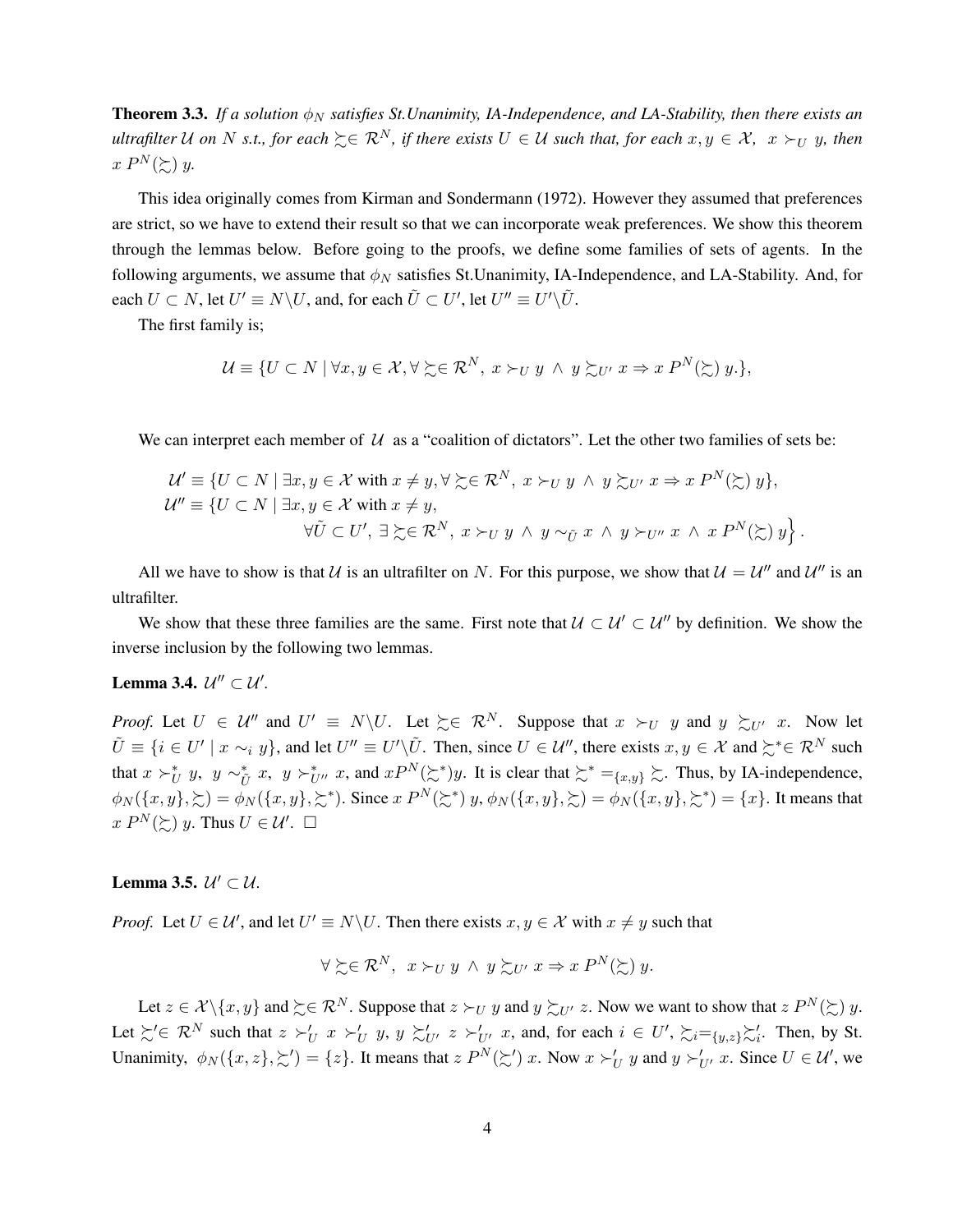have  $x P^N(\succsim') y$ . Since  $P^N(\succsim') \in \mathcal{R}^N$ , we have  $z P^N(\succsim') y$  by transitivity. Since  $\succsim =_{\{y,z\}} \succsim'$ , we have that  $\phi_N(\lbrace y, z \rbrace, \succsim) = \phi_N(\lbrace y, z \rbrace, \succsim')$ . Therefore  $z P^N(\succsim y)$ .

Let  $w \in \mathcal{X} \setminus \{x, y, z\}$ . Now, for *y, z*, it holds that, for each  $\succeq \in \mathcal{R}^N$ , if  $z \succ_U y$  and  $y \succ_{U'} z$ , then *z*  $P^N(\succcurlyeq)$  *y*. Thus, by applying the same argument as above, we have that, for each  $\succcurlyeq \in \mathbb{R}^N$ , if  $z \succ_U w$  and  $w \succsim_{U'} z$ , then  $z P^N(\succsim) w$ . It implies that  $U \in \mathcal{U}$ .  $\square$ 

## Corollary 3.6.  $\mathcal{U} = \mathcal{U}' = \mathcal{U}''$

Finally we show that  $U$  is an ultrafilter.

#### Proposition 3.7. U *is an ultrafilter.*

*Proof.* By Corollary 3.6, we have show that  $U''$  is an ultrafilter. First, we show that  $\emptyset \notin U''$ . If not so, by takeing  $U = \emptyset$  and  $\tilde{U} \neq N$ , there exist  $x, y \in \mathcal{X}$  and  $\succeq \mathcal{R}^N$  such that  $y \sim_{\tilde{U}} x$ ,  $y \succ_{N \setminus \tilde{U}} x$ , and  $x P^N(\succsim) y$ . It contradicts St. Unanimity.

Next we show that  $U''$  is closed under finite intersection. Let  $W_1, W_2 \in \mathcal{U}''$ . We separate N into four disjoint subsets:

$$
V_1 \equiv W_1 \cap W_2,
$$
  
\n
$$
V_2 \equiv W_1 \backslash V_1,
$$
  
\n
$$
V_3 \equiv W_2 \backslash V_1,
$$
  
\n
$$
V_4 \equiv N \backslash (W_1 \cup W_2).
$$

Let  $\{a, b, c\} \subset \mathcal{X}$  and  $\tilde{V}_1 \subset N \backslash V_1$ . Then we can find  $\succsim^* \in \mathcal{R}^N$  such that

$$
c \succ_{V_1}^* a \succ_{V_1}^* b, a \succ_{V_2}^* b \succ_{V_2}^* c,
$$
  

$$
b \succ_{V_3}^* c \succ_{V_3}^* a, b \succ_{V_4}^* a \succ_{V_4}^* c,
$$
  

$$
b \sim_{\tilde{V}_1}^* c, \text{ and } b \succ_{N \setminus (V \cup \tilde{V}_1)}^* c.
$$

Note that  $a \succ^*_{W_1} b$ , and  $b \succ^*_{N \setminus W_1} a$ . By Corollary 3.6, we have  $W_1 \in \mathcal{U}'' = \mathcal{U}$ . Therefore  $a P^N(\succ^*) b$ . By the same way,  $W_2 \in \mathcal{U}$ ,  $c \succ_{W_2}^* a$ , and  $a \succsim_{N \setminus W_2}^* c$ . It implies that  $c P^N(\succsim^*) a$ . By transitivity, we have  $c P^N(\succsim^*)$  *b*. Now we also have that  $c \succ^*_{V_1} b$ ,  $b \sim^*_{\tilde{V}_1} c$ , and  $b \succ^*_{N \setminus (V \cup \tilde{V}_1)} c$ . Thus, by the definition of  $\mathcal{U}'$ ,  $V_1 = W_1 \cap W_2 \in \mathcal{U}''$ .

Next we show that, for each  $V \subset N$ ,  $V \in \mathcal{U}''$  or  $N \setminus V \in \mathcal{U}''$ . If  $V \in \mathcal{U}''$ , then it is immediately satisfied. So we suppose that  $V \notin \mathcal{U}''$ . Then, for each  $\{a, b, c\} \subset \mathcal{X}$ , there exists  $\tilde{V} \subset N \setminus V$  such that, for each  $\succeq \in \mathcal{R}^N$ , if  $b \succ_V a$ ,  $b \sim_{\tilde{V}} a$ , and  $a \succ_{N \setminus (V \cup \tilde{V})} b$ , then  $a R^N(\succsim) b$ . Now let  $\hat{V} \subset V$ . Then we can find  $\tilde{\succsim} \in \mathcal{R}^N$  such that

$$
b \stackrel{\sim}{\sim}_{\hat{V}} c \stackrel{\sim}{\sim}_{\hat{V}} a, \quad b \stackrel{\sim}{\sim}_{V \setminus \hat{V}} c \stackrel{\sim}{\sim}_{V \setminus \hat{V}} a,
$$
\n
$$
a \stackrel{\sim}{\sim}_{\tilde{V}} b \stackrel{\sim}{\sim}_{\tilde{V}} c, \text{ and } a \stackrel{\sim}{\sim}_{N \setminus (V \cup \tilde{V})} b \stackrel{\sim}{\sim}_{N \setminus (V \cup \tilde{V})} c.
$$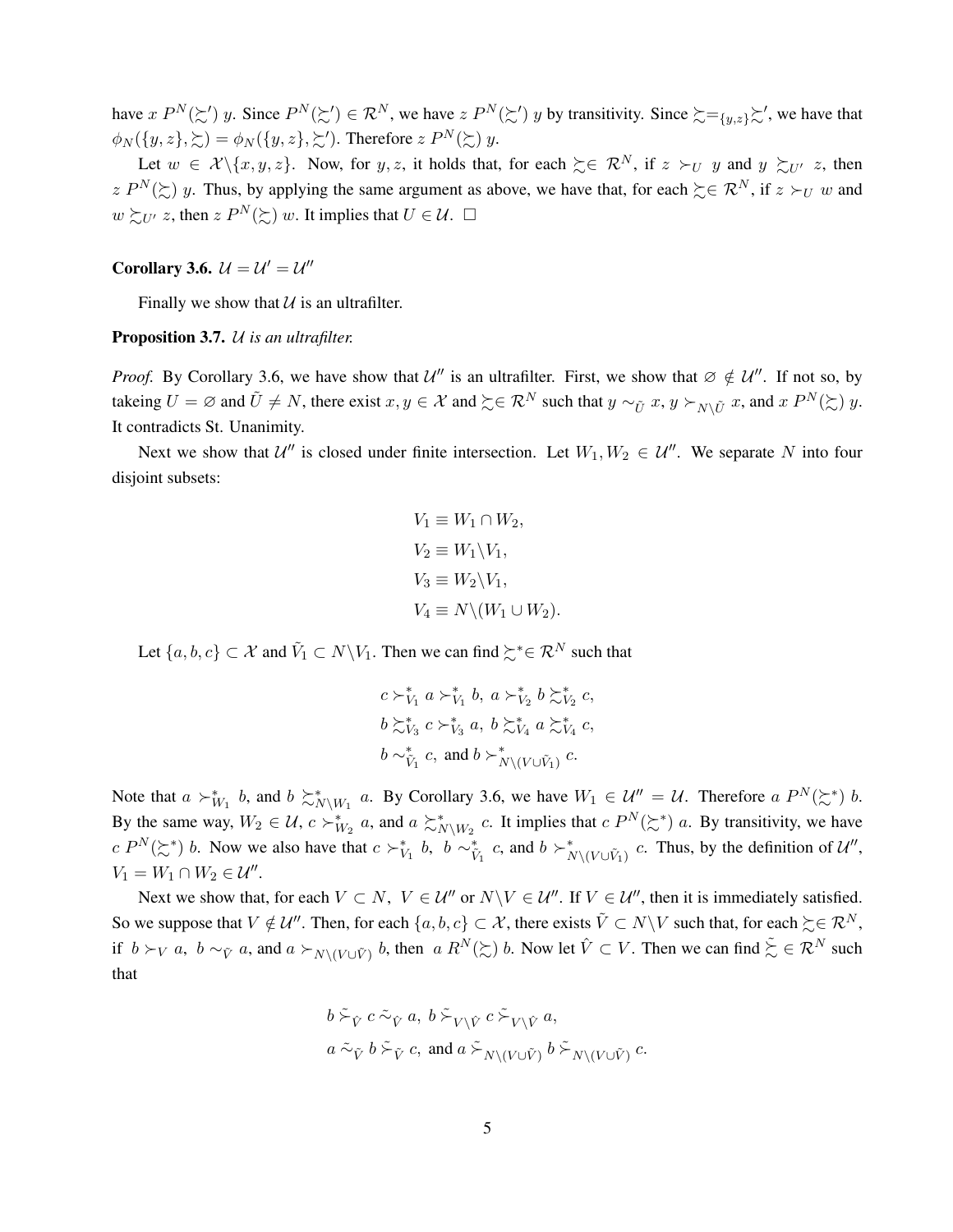It is clear that, by St. Unanimity,  $b P^N(\tilde{\Sigma}) c$ . Note that  $b \succeq_V a$ ,  $a \simeq_{\tilde{V}} b$ , and  $a \succeq_{N \setminus (V \cup \tilde{V})} b$ . By the hypothesis, we have that  $a R^N(\tilde{\xi})$  b. Thus  $a P^N(\tilde{\xi})$  c. At the same time, we have that  $a \tilde{\xi}_{N \setminus V}$  b,  $c \tilde{\xi}_{\hat{V}} a$ , and  $c \tilde{\xi}_{V \setminus \hat{V}} a$ . Since  $\hat{V}$  can be an arbitrary subset of *V*, by the definition of  $\mathcal{U}''$ , we have that  $N \setminus V \in \mathcal{U}''$ .

Finally we show that, for each  $U \in \mathcal{U}''$ , if  $W \supset U$ , then  $W \in \mathcal{U}''$ . Suppose not. Then there exist *W*, *U* ⊂ *N* with *W* ⊃ *U* such that  $U \in \mathcal{U}''$  but  $W \notin \mathcal{U}''$ . Then, by the above argument,  $N \setminus W \in \mathcal{U}''$ . Since  $\mathcal{U}''$ is closed under intersection, we have that  $U \cap (N\backslash W) \in \mathcal{U}''$ . However  $U \cap (N\backslash W) = \emptyset$ . It is a contradiction.  $\Box$ 

Given a population N, we denote the decisive ultrafilter above as  $\mathcal{U}^N$ .

### 4 Characterization with serially dictatorial coalitions

Based on the dictatorial ultrafilter, in this section, we show that  $\phi$  is chosen as if groups of agents serially choose their desirable alternatives. First we slightly extend our definition  $Top(X, \geq)$ :

**Definition 4.1.** *For each*  $U \subset \mathcal{N}$ ,  $X \subset \mathcal{X}$ , and  $\succeq \in \mathcal{R}^N$ , let

$$
Top_{(U)}(X,\succsim) \equiv \{x \in X \mid \forall i \in U, \ \forall y \in X, \ x \succsim_i y\}.
$$

**Lemma 4.2.** *Let*  $N \subset \mathcal{N}$ . Suppose that  $\phi_N$  satisfies St. Unanimity, IA-Independence, and LA-Stability. Then,  $f$ or each  $\succsim \in \mathcal{R}$ , there exists  $U^* \in \mathcal{U}^N$  such that (i) for each  $i, i' \in U^*$  and  $j \in N \setminus U^*$ , it holds that  $\succsim_i = \succsim_{i'}$  $\forall$  *and*  $\succsim$   $\geq$  *i* $\neq$   $\gg$   $\geq$  $\leq$  $\leq$  $\leq$  $\leq$  $\leq$  $\leq$  $\leq$  $\leq$  $\leq$  $\leq$  $\leq$  $\leq$  $\leq$  $\leq$  $\leq$  $\leq$  $\leq$  $\leq$  $\leq$  $\leq$  $\leq$  $\leq$  $\leq$  $\leq$  $\leq$  $\leq$  $\leq$  $\leq$  $\leq$  *\le* 

*Proof.* Let  $N \subset \mathcal{N}$  and  $\succeq \in \mathcal{R}$ . Since  $|\mathcal{X}| < \infty$ , we can separate  $N$  into finite numbers of equivalent classes with respect to the agents' preferences over X. Let  ${U_k}_{k \in \{1, \dots, K\}}$  be such a partition, i.e., for each  $k, l \in \{1, \dots, K\}$ ,  $i, i' \in U_k$ , and  $j \in U_l$ , we have that  $\succsim_i = \succsim_{i'}$  and  $\succsim_i \neq \succsim_j$ . Now  $\mathcal{U}^N$  is ultrafilter. Thus there exists a unique  $k^* \in \{1, \dots, K\}$  such that  $U_{k^*} \in \mathcal{U}^N$ .<sup>1</sup>

Next we show that, for each  $X \subset \mathcal{X}$ ,  $\phi_N(X, \geq) \subset Top_{(U_k^*)}(X, \geq)$ . When  $|X| = 1$ , it is clear. So we assume that  $|X| \ge 2$ . Suppose that there exists  $X \subset \mathcal{X}$  such that  $\phi_N(X, \ge) \not\subset Top_{(U_{k^*})}(X, \ge)$ . Then, there exists  $x \in \phi_N(X, \geq)$  such that  $x \notin Top_{(U_{k^*})}(X, \geq)$ . Then there exists  $y \in Top_{(U_{k^*})}(X, \geq)$  such that  $y \succ_{U_{k^*}} x$ . It means that  $U_{k^*} \subset \{i \in N \mid y \succ_i x\}$ . Now  $U_{k^*} \in \mathcal{U}^N$ . Thus,  $\{i \in N \mid y \succ_i x\} \in \mathcal{U}^N$ . This implies that *y*  $P^N(\succsim)$  *x*. However  $x \in \phi_N(X, \succsim)$ , and so, by LA-Stability, we have that  $x \in \phi_N(\lbrace x, y \rbrace, \succsim)$ . This implies that  $xR(\succsim y)$ . It is a contradiction. Thus  $\phi_N(X, \succsim) \subset Top_{(U_{k^*})}(X, \succsim)$ .  $\Box$ 

Now the following two lemmas show that when a solution satisfies St.Unanimity, IA-Independence, and LA-Stability, there exists a serially dictatorial groups of agents with some tie-breaking rule.

<sup>&</sup>lt;sup>1</sup>For detailed arguments on mathematical properties of ultrafilters, see Aliprantis and Border (2006) etc.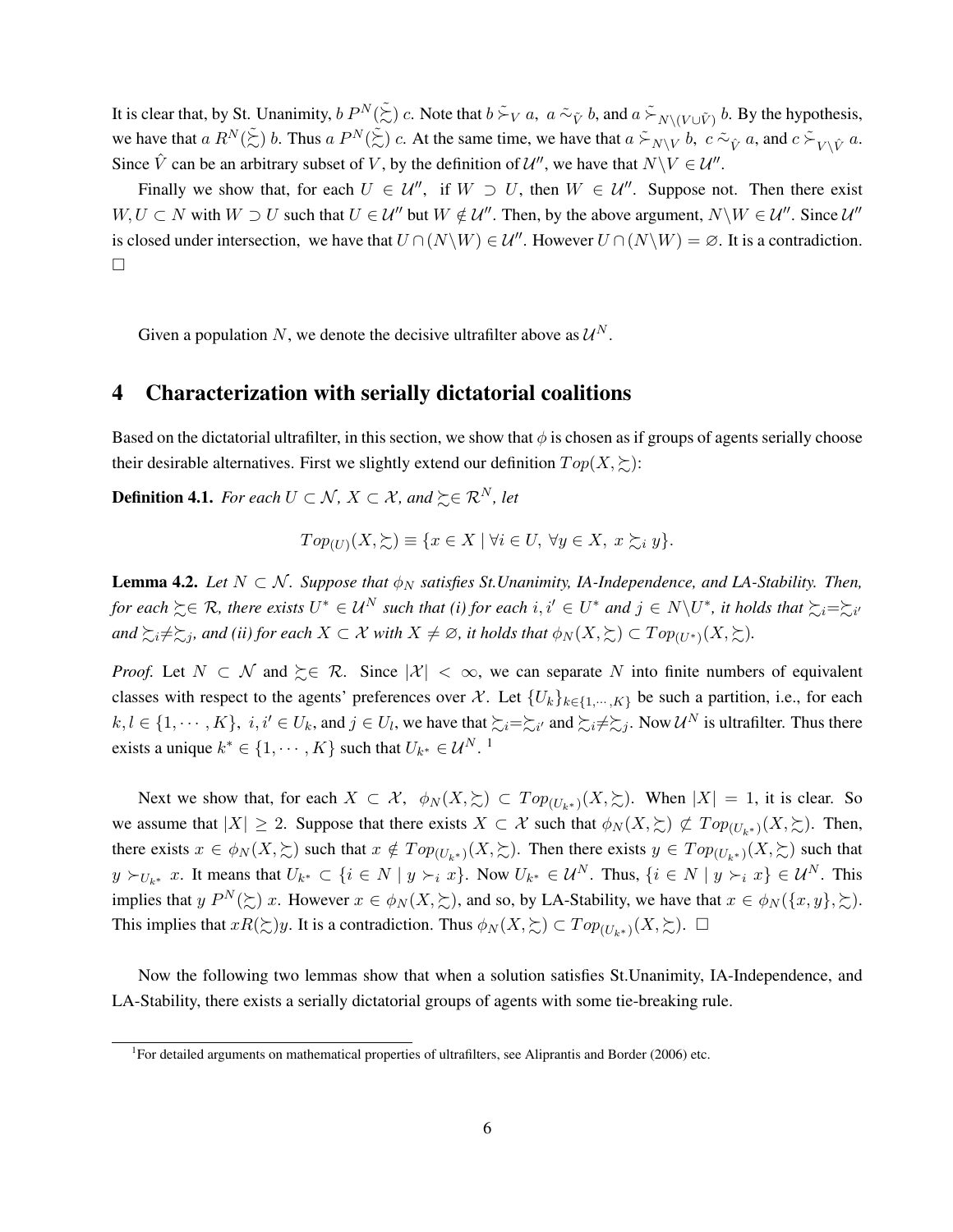Let  ${U_k}_{k \in \{1,\dots,K\}}$  be a finite partition on N. We define  ${T_k^*(X,\succcurlyeq)}_{k \in \{0,\dots,K\}}$  recursively;

$$
T_0^*(X, \geq) \equiv X,
$$
  
\n
$$
T_1^*(X, \geq) \equiv Top_{(U_1)}(X, \geq),
$$
  
\nfor  $\forall k \in \{2, \cdots, K\}, T_k^*(X, \geq) \equiv Top_{(U_k)}(T_{k-1}^*(X, \geq), \geq).$ 

**Lemma 4.3.** For each  $X \subset \mathcal{X}$  with  $X \neq \emptyset$  and  $\succeq \in \mathcal{R}^{\mathcal{N}}$ , there exists a finite partition  $\mathcal{P} \equiv \{U_k\}_{k \in \{1, \cdots, K\}}$ *on*  $\mathcal N$  *such that*  $\phi(X, \succsim) \subset T_K^*(X, \succsim).$ 

*Proof.* Let  $X \subset \mathcal{X}$  with  $X \neq \emptyset$  and  $\succeq \in \mathcal{R}^{\mathcal{N}}$ . Let  $\mathcal{P}$  be a finite partition on  $\mathcal{N}$  generated by the equivalent classes regarding agents' preferences over X. Let  $|\mathscr{P}| \equiv K$ . As shown in the proof of Lemma 4.2, there exists a unique  $U \in \mathscr{P}$  such that  $U \in \mathcal{U}^{\mathcal{N}}$  and  $\phi(X, \succsim) \subset Top_{(U)}(X, \succsim)$ . Name this set  $U_1$  and this ultrafilter  $U_1$ . Now we define a new solution for smaller population  $\mathcal{N} \setminus U_1$ . For each  $Y \subset \mathcal{X}$  and  $\tilde{L} \in \mathcal{R}^{\mathcal{N} \setminus U_1}$ , let  $\psi^1_{\mathcal{N} \setminus U_1}(Y, \tilde{\Sigma}) \equiv \phi(Y, \hat{\Sigma})$ , where, for each  $i \in \mathcal{N} \setminus U_1$ ,  $\hat{\Sigma}_i = \tilde{\Sigma}_i$ , and, for each  $j \in U_1$ , his preference is indifferent for all the alternatives, i.e., for each  $x, y \in \mathcal{X}$ ,  $x \hat{\sim}_j y$ . We show that  $\psi^1_{\mathcal{N} \setminus U_1}$  satisfies St.Unanimity, IA-Independence, and LA-Stability.

First, we show St.Unanimity. Let  $x \in X$  and  $\sum_{n=1}^{\infty} \in \mathcal{R}^{\mathcal{N} \setminus U_1}$ . Suppose that, for each  $i \in \mathcal{N} \setminus U_1$  and  $y \in X$ ,  $x \gtrsim_i y$ , and there exists  $j \in \mathcal{N} \setminus U_1$  such that  $x \gtrsim_i y$ . Then, by the construction of  $\hat{\lesssim}$ , we also have that, for each  $i \in \mathcal{N}$  and  $y \in X$ ,  $x \gtrsim_i y$ , and  $x \gtrsim_j y$ . Therefore, by St.Unanimity of  $\phi$ , we have that  $\psi^1_{\mathcal{N} \setminus U_1}(X, \gtrsim) =$  $\phi(X, \hat{\xi}) = \{x\}$ . Second, we show that IA-Independence holds. Let  $Y \subset \mathcal{X}$ , and  $\tilde{\xi}, \tilde{\xi}' \in \mathcal{R}^{\mathcal{N} \setminus U_1}$  be such that  $\tilde{\xi} = Y \tilde{\xi}'$ . Then, by construction, we also have that  $\hat{\xi} = Y \hat{\xi}'$ . By IA-Independence of  $\phi$ , we have that  $\phi(Y, \hat{\Sigma}) = \phi(Y, \hat{\Sigma}')$ . It implies that  $\psi^1_{\mathcal{N} \setminus U_1}(Y, \tilde{\Sigma}) = \psi^1_{\mathcal{N} \setminus U_1}(Y, \tilde{\Sigma}')$ . Finally, we show that LA-Stability holds. Let  $Y \subset X$  and  $\tilde{\succ} \in \mathcal{R}^{\mathcal{N} \setminus U_1}$ . By LA-Stability of  $\phi$ , if the intersection is non-empty, we have that  $\phi(Y, \hat{\Sigma}) = \phi(X, \hat{\Sigma}) \cap Y$ . This implies that, if the intersection is non-empty, we have that  $\psi^1_{\mathcal{N} \setminus U_1}(Y, \tilde{\Sigma}) =$  $\psi^1_{\mathcal{N} \setminus U_1}(X, \tilde{\succ}) \cap Y$ .

Now  $\psi^1_{\mathcal{N} \setminus U_1}$  satisfies St. Unanimity, IA-Independence, and LA-Stability. Let  $\tilde{\zeta} \in \mathcal{R}^{\mathcal{N} \setminus U_1}$  be such that, for each  $i \in \mathcal{N} \setminus U_1$ ,  $\tilde{\succ}_{i} = \sim_{i}$  Then, by Lemma 4.2, there exists  $U^* \subset \mathcal{N} \setminus U_1$  such that  $\psi^1 \mathcal{N} \setminus U_1$  ( $Top_{(U_1)}(X, \succ)$  $(\lambda, \tilde{\xi}) \subset Top_{(U^*)}(Top_{(U_1)}(X, \xi), \tilde{\xi})$ . As shown in the proof of 4.2, we have that  $U^* \in \mathcal{U}^{\mathcal{N} \setminus \dot{U}_1}$  and it is unique. We name this set  $U_2$  and this ultrafilter  $U_2$ .

Now we know that  $\phi(X, \geq) \subset Top_{(U_1)}(X, \geq)$ . By LA-Stability, we have that

$$
\phi(Top_{(U_1)}(X,\succsim),\succsim) = \phi(X,\succsim) \cap Top_{(U_1)}(X,\succsim)
$$
  
=  $\phi(X,\succsim).$ 

On the other hand, we also have that  $\psi^1_{\mathcal{N} \setminus U_1}(\mathit{Top}_{(U_1)}(X,\succsim),\tilde{\succ}) = \phi(\mathit{Top}_{(U_1)}(X,\succsim),\hat{\succ})$ . Note that, for each  $i \in U_1$  and  $x, y \in Top_{(U_1)}(X, \geq)$ ,  $x \sim_i y$ . Thus, by construction of  $\hat{\succ}, \geq \text{=}_{Top_{(U_1)}(X, \geq)} \hat{\succ}$ . By IA-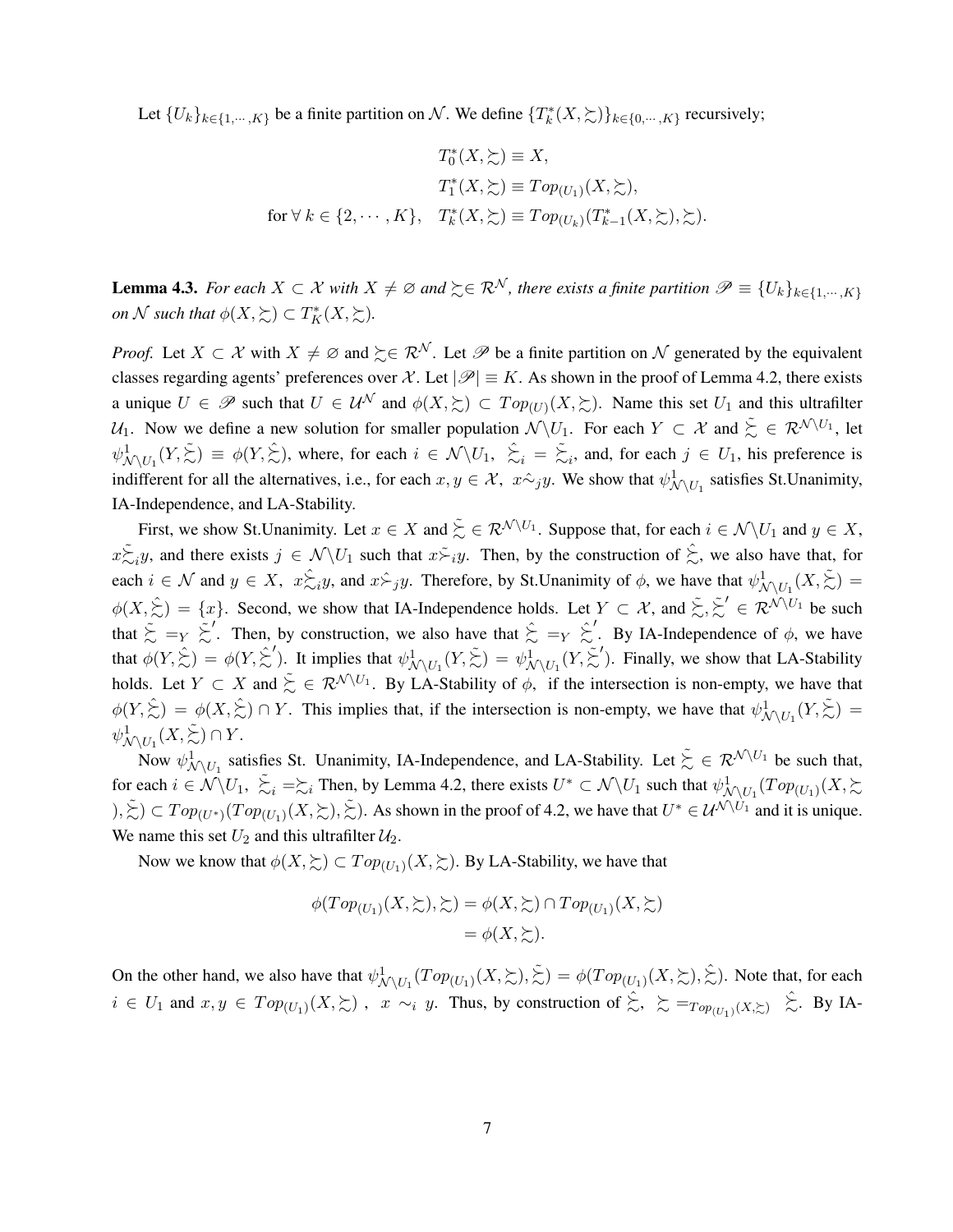Independence of  $\phi$ ,  $\phi(Top_{(U_1)}(X,\succsim),\hat{\succsim}) = \phi(Top_{(U_1)}(X,\succsim),\succsim)$ . Therefore

$$
\phi(X, \gtrsim) = \phi(Top_{(U_1)}(X, \gtrsim), \gtrsim)
$$
  
=  $\phi(Top_{(U_1)}(X, \gtrsim), \gtrsim)$   
=  $\psi^1_{\mathcal{N}\setminus U_1}(Top_{(U_1)}(X, \gtrsim), \gtrsim)$   
 $\subset Top_{(U_2)}(Top_{(U_1)}(X, \gtrsim), \gtrsim)$   
=  $Top_{(U_2)}(Top_{(U_1)}(X, \gtrsim), \gtrsim).$ 

We can repeat this process until we number all the elements in  $\mathscr{P}$ .  $\Box$ 

We say that the partition  ${U_k}_{k \in \{1,\cdots,K\}}$  above is the *ordered preference partition* on N w.r.t.  $\succeq \in \mathbb{R}^N$ , and  $\{\mathcal{U}_k\}_{k\in\{1,\cdots,K\}}$  is the *ordered preference hierarchy of ultrafilters* w.r.t.  $\succsim \in \mathcal{R}^{\mathcal{N}}$ .

Next we show the existence of a tie-breaking rule;

**Lemma 4.4.** *There exists*  $\rho \in \mathcal{R}$ *, such that for each*  $X \subset \mathcal{X}$  *with*  $X \neq \emptyset$  *and*  $\succsim \in \mathcal{R}^{\mathcal{N}}$ *,*  $\phi(X, \succsim)$  =  $Top(T^*_K(X, \succsim), \rho)$ *.* 

*Proof.* Let  $\rho$  be a relationship on X such that, for each  $x, y \in X$ ,  $x \rho y$  iff there exist  $\succeq \mathbb{R}^N$  such that  $\{x, y\} \subset T_K^*(\mathcal{X}, \succsim)$  and  $x \in \phi(\mathcal{X}, \succsim)$ . First we show that  $\rho$  is a weak preference.

Let  $x, y \in \mathcal{X}$ . Then we can find  $\sum_{n=1}^{\infty} a_n \in \mathbb{R}^N$  be such that, for each  $i \in \mathcal{N}$  and  $z \in \mathcal{X} \setminus \{x, y\}$ ,  $x \tilde{\sim}_i y$  and  $x \tilde{\succ}_i z$ . Then  $T_K^*(\mathcal{X}, \tilde{\succ}) = \{x, y\}$ . Since  $\phi(\mathcal{X}, \tilde{\succ}) \subset T_K^*(\mathcal{X}, \tilde{\succ})$  and  $\phi(\mathcal{X}, \tilde{\succ}) \neq \emptyset$ , we have  $x \in \phi(\mathcal{X}, \tilde{\succ})$  or  $y \in \phi(\mathcal{X}, \tilde{\Sigma})$ . That is, *x*  $\rho$  *y* or *y*  $\rho$  *x*. This means that  $\rho$  is complete.

Next we show transitivity. Let  $x, y, z \in \mathcal{X}$  be such that  $x \rho y$  and  $y \rho z$ . Then there exists  $\succeq \in \mathcal{R}^{\mathcal{N}}$ such that  $\{x, y\} \subset T_K^*(\mathcal{X}, \succ)$  and  $x \in \phi(\mathcal{X}, \succ)$ . By the same way, there also exists  $\succsim' \in \mathcal{R}^{\mathcal{N}}$  such that  $\{y, z\} \subset T_K^*(\mathcal{X}, \succeq')$  and  $y \in \phi(\mathcal{X}, \succeq')$ . Then, by LA-Stability,  $x \in \phi(\{x, y\}, \succeq)$  and  $y \in \phi(\{y, z\}, \succeq')$ . Now let  $\succsim^* \in \mathcal{R}^{\mathcal{N}}$  be such that, for each  $i \in \mathcal{N}$  and  $w \in \mathcal{X} \setminus \{x, y, z\}$ ,  $x \sim^* y \sim_i^* z$  and  $z \succ_i^* w$ . Then  $T_K^*(X, \geq^*) = \{x, y, z\}$ . Therefore all we have to show is that  $x \in \phi(X, \geq^*)$ . Suppose not. Note that  $\xi^* =_{\{y,z\}} \xi'$ . Thus  $y \in \phi(\{y,z\},\xi') = \phi(\{y,z\},\xi^*)$ . By LA-Stability,  $y \in \phi(\{x,y,z\},\xi^*)$ . By-LA-Stability again, we have that  $\phi(\{x, y\}, \succsim^*) = \phi(\{x, y, z\}, \succsim^*) \cap \{x, y\} = \{y\}$ . However, since  $\succsim^* =_{\{x, y\}} \succsim$ , we have that  $\phi({x, y}, \geq) = \phi({x, y}, \geq^*)$ . Therefore  $x \in \phi({x, y}, \geq) = \phi({x, y}, \geq^*)$ . It is a contradiction. Thus  $\rho$  is a weak preference over  $\chi$ .

Finally we show that, for each  $X \subset \mathcal{X}$  with  $X \neq \emptyset$  and  $\succeq \in \mathcal{R}^{\mathcal{N}}$ ,  $\phi(X, \succsim) = Top(T^*_{K}(X, \succsim), \rho)$ . First suppose that there exist  $X \subset \mathcal{X}$  with  $X \neq \varnothing$  and  $\succsim \in \mathcal{R}^\mathcal{N}$  such that  $\phi(X, \succsim) \nsubseteq Top(T^*_K(X, \succsim), \rho)$ . Then there exists  $x \in \phi(X, \geq)$  such that  $x \notin Top(T_K^*(X, \geq), \rho)$ . Let  $y \in Top(T_K^*(X, \geq), \rho)$ . Then  $\{x, y\} \subset T_K^*(X, \geq)$ and  $x \in \phi(\{x, y\}, \succsim)$ . Now let  $\succsim' \in \mathcal{R}^{\mathcal{N}}$  be such that, for each  $i \in \mathcal{N}$  and  $z \in \mathcal{X}\setminus\{x, y\}, x \sim'_{i} y$  and  $x \succ_i' y$ . Then  $\succsim = \{x, y\} \succsim'$ . It implies that  $\phi(\{x, y\}, \succsim') = \phi(\{x, y\}, \succsim')$ . Therefore  $x \in \phi(\{x, y\}, \succsim')$ . Now, since  $T_K(\mathcal{X}, \succsim') = \{x, y\}$ , we have  $x \in \phi(\{x, y\}, \succsim') = \phi(\mathcal{X}, \succsim')$ . This implies that  $x \rho y$ . Since  $y \in Top(T_K^*(X, \succsim), \rho)$ , we have  $x \in Top(T_K^*(X, \succsim), \rho)$ . It contradicts the hypothesis.

Next we suppose that there exists  $X \subset \mathcal{X}$  with  $X \neq \emptyset$  and  $\succcurlyeq \in \mathcal{R}^{\mathcal{N}}$  such that  $\phi(X, \succcurlyeq) \nsubseteq \mathcal{I} op(T^*_K(X, \succcurlyeq)$ )*, ρ*). Then there exists  $x \in Top(T_K^*(X, \Sigma), \rho)$  such that  $x \notin \phi(X, \Sigma)$ . Let  $y \in \phi(X, \Sigma)$ . Then, LA-Stability,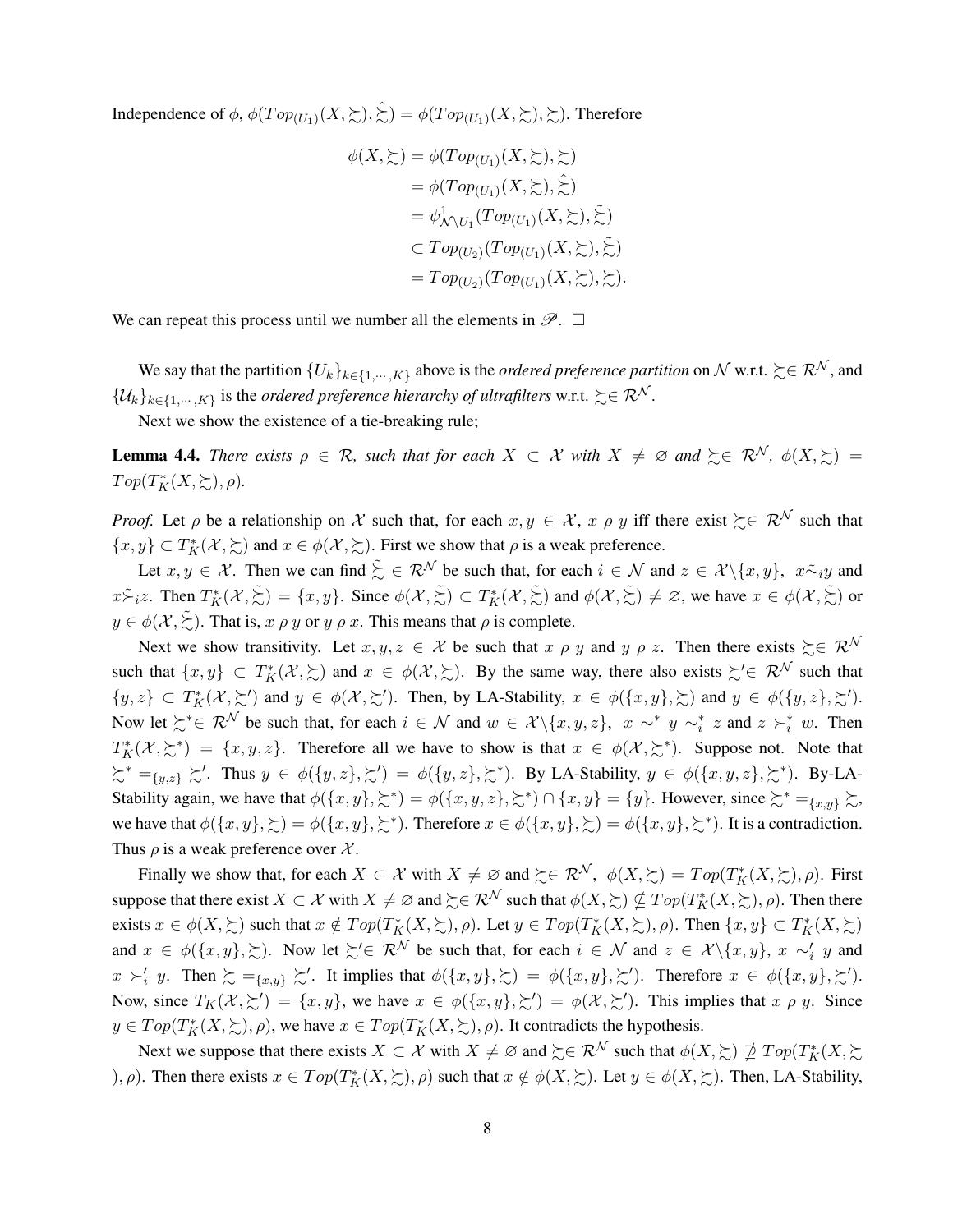$\phi(\{x, y\}, \geq) = \{y\}$ . Note that *x*  $\rho$  *y*. Therefore there exists  $\geq' \in \mathcal{R}^{\mathcal{N}}$  such that  $\{x, y\} \subset T_K^*(\mathcal{X}, \geq')$  and  $x \in \phi(\mathcal{X}, \succsim')$ . Since  $\{x, y\} \subset T_K^*(X, \succsim)$ , we have that  $\succsim =_{\{x, y\}} \succsim'$ . Therefore  $\phi(\{x, y\}, \succsim') = \phi(\{x, y\}, \succsim')$  $) = \{y\}$ . However, we also have that  $x \in \phi(\mathcal{X}, \leq') = \phi(\{x, y\}, \geq')$ . It is a contradiction.  $\Box$ 

The series of "dictatorial coalitions" shown in the above lemmas varies across the agents' preferences. However we show that there is some order coherent across dictatorial coalitions.

**Definition 4.5.** A family  $\mathcal U$  is a hierarchical family of ultrafilters over  $\mathcal N$  if  $\mathcal U$  is minimal in terms of set *inclusion among the families of subsets of* 2 <sup>N</sup> *satisfying that*

- (1) There exists  $\mathcal{U} \in \mathcal{U}$  s.t. U is an ultrafilter over N,
- $(2)$  *For each*  $U$  ∈  $\mathcal U$  *s.t.*  $U$  *is an ultrafilter over*  $N \subset \mathcal N$ *, and for each*  $U \in \mathcal U$ *,* 
	- *if*  $N\setminus U \neq \emptyset$ , there exists  $\tilde{U} \in \mathcal{U}$  *s.t.*  $\tilde{U}$  *is an ultrafilter over*  $N\setminus U$ .

**Definition 4.6.** A finite subfamily  $\{U_k\}_{k=1}^K \subset \mathcal{U}$  is a K-th order hierarchical series of ultrafilters in  $\mathcal{U}$  if (i) *for each*  $k \in \{1, \dots, K\}$ , there exists  $N_k \subset \mathcal{N}$  s.t.  $\mathcal{U}_k$  is an ultrafilter over  $N_k$ , (ii)  $N_1 = \mathcal{N}$  and, for each *k* ≥ 2*, there exists*  $U_{k-1}$  ∈  $\mathcal{U}_{k-1}$  *s.t.*  $N_k = N_{k-1} \setminus U_{k-1}$ *, and (iii)*  $|\mathcal{U}_K| = 1$ *.* 

We say that such a series of sets  ${U_l}_{k=1}^{K-1}$  above is a *series of coalitions*. Note that each hierarchical family of ultrafilters  $\mathcal U$  over  $\mathcal N$  consists of the hierarchical series of ultrafilters originated from a unique ultraliter  $\mathcal U_1$ over  $N$  as in Figure 4 below.

Hereafter we consider each hierarchical family of ultrafilters as the set of hierarchical series of ultrafilters with the same initial ultrafilter. We say that  $\mathcal U$  is a *K*-th order hierarchical family of ultrafilters if the largest order of the hierarchical series of ultrafilters in  $\mathcal{U}$  is *K*. And, for each  $\{\mathcal{U}_k\}_{k\in\{1,\cdots,K\}} \in \mathcal{U}$ , let  $\{U_k\}_{k\in\{1,\cdots,K\}}$ be the series of coalitions associated with  $\{U_k\}_{k \in \{1, \cdots, K\}}$ .

Next we define an "order" of a hierarchical family of ultrafilters;

Definition 4.7. *A K-th order hierarchical family of ultrafilters* U *over* N *satisfies order preservation if, for* each  $\{U_k\}_{k\in\{1,\cdots,K\}}$  and  $\{U'_l\}_{l\in\{1,\cdots,L\}}\in\mathscr{U}$ , the associated series of coalitions  $\{U_k\}_{k=1}^K$  and  $\{U'_l\}_{l=1}^L$  satisfy *that*

For each 
$$
n, m \in \mathbb{N}
$$
 with  $1 \le n < m \le K$ ,  
\n(1) if there exists  $l_n \in \mathbb{N}$  s.t.  $U_n \cap U'_{l_n} \in U_n$  and  $U_n \cap U'_{l_n} \notin U'_{l_n}$ ,  
\nthen there exists  $n' < n$  s.t.  $U_{n'} \cap U'_{l_n} \in U'_{l_n}$ ,  
\nand (2) if there exist  $l_n, l_m \in \mathbb{N}$  with  $l_m < l_n$  s.t.  $U_m \cap U'_{l_m} \in U_m$  and  $U_n \cap U'_{l_n} \in U_n$ ,  
\nthen  $U_m \cap U'_{l_m} \notin U'_{l_m}$ .

The intuition is depicted in Figure 2;

#### Figure 2: Order preservation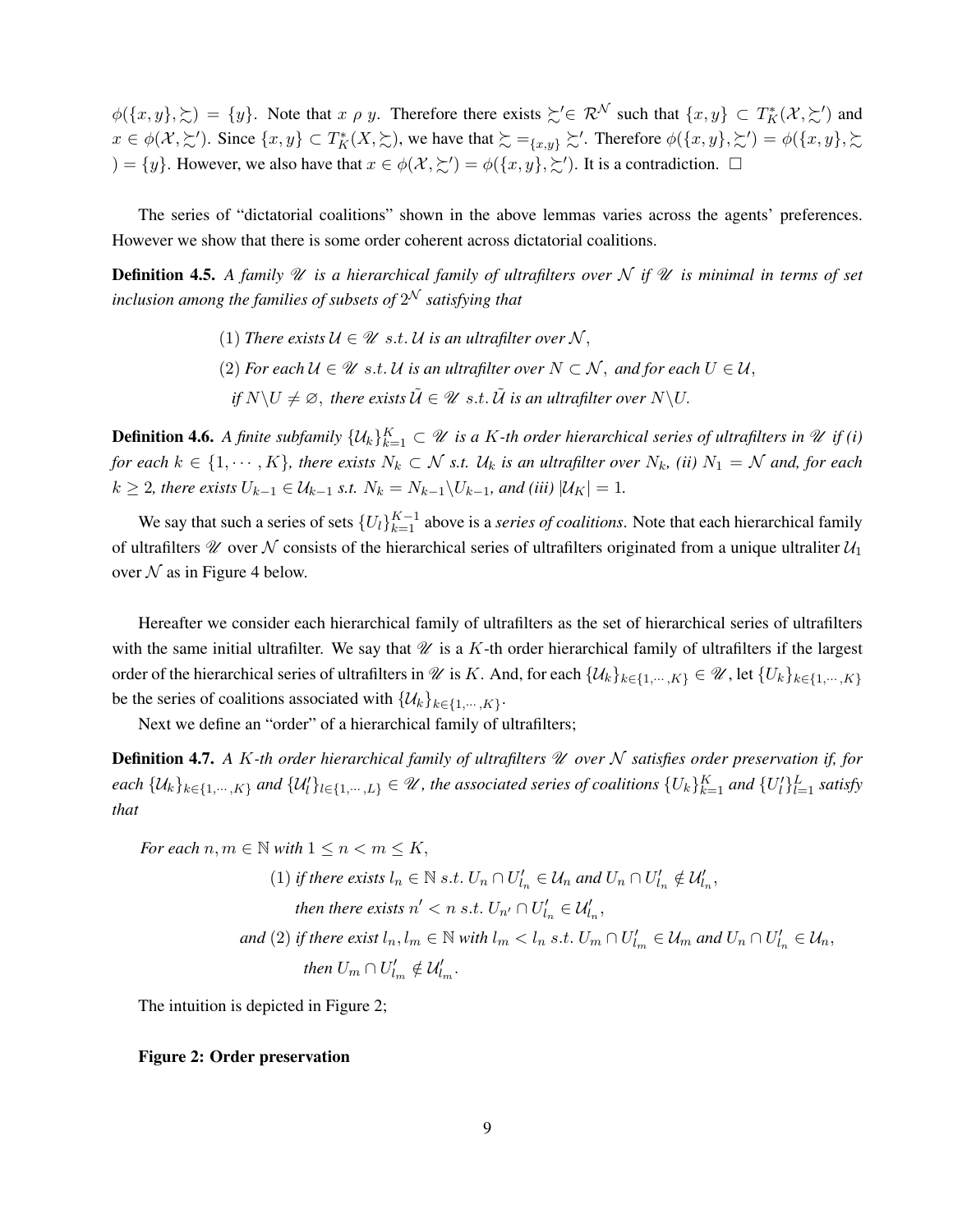

Figure 1: Illustration for A Hierarchical Family of Ultrafilters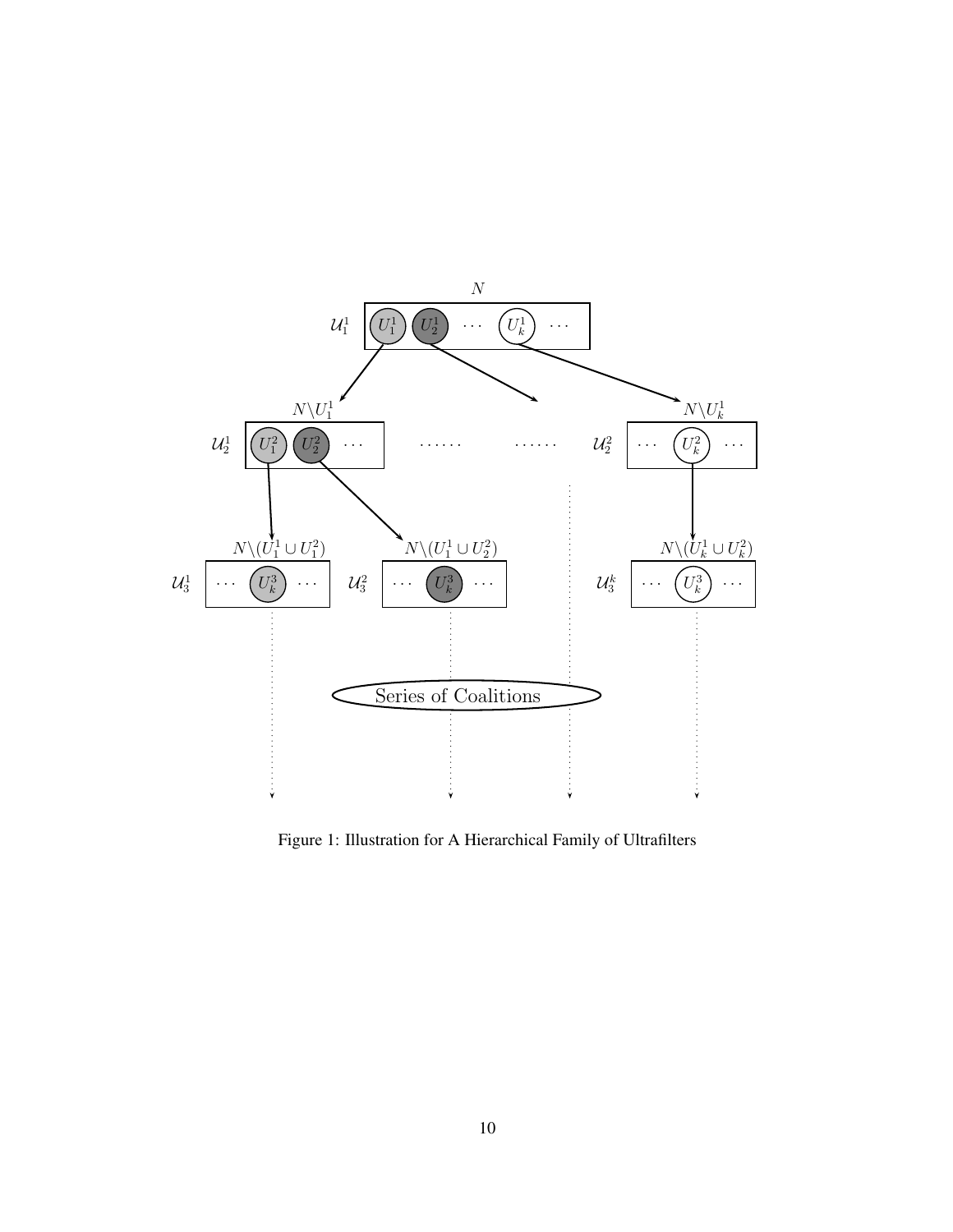Definition 4.8. *(Generalized serial dictatorship): A solution φ satisfies generalized serial dictatorship if there exists a tie-breaking rule*  $\rho \in \mathcal{R}$  *and a hierarchical family of ultrafilters*  $\mathcal{U}$ *, such that (1)*  $\mathcal{U}$  *satisfies order*  $p$ reservation, for each  $X\subset \mathcal{X}$  with  $X\neq\varnothing$  and  $\succsim\in\mathcal{R}^{\mathcal{N}}$ , (2) the ordered preference partition,  $\{U_K\}_{l\in\{1,\cdots,K\}},$ *is a series of coalition in*  $\mathscr U$ *, and (3)*  $\phi(X, \succsim) = Top(T^*_K(X, \succsim), \rho)$ *.* 

From Lemma 4.3 and 4.4, we show that the next theorem.

Theorem 4.9. *If φ satisfies St.Unanimity, IA-Independence, and LA-Stability, then φ satisfies generalized serial dictatorship.*

*Proof.* Suppose that φ satisfy St.Unanimity, IA-Independence, and LA-Stability. Then, as shown in Lemma 4.3 and 4.4, there exists a tie breaking rule  $\rho \in \mathcal{R}$ , and, for each  $\succeq \in \mathcal{R}^{\mathcal{N}}$ , the ordered preference partition  ${U_k}_{k \in \{1,\dots,K\}}$  and its associated hierarchy of  ${U_k}_{k \in \{1,\dots,K\}}$  satisfy that, for each  $X \subset \mathcal{X}$  with  $X \neq \emptyset$ ,  $\phi(X,\succsim) = Top(T^*_K(X,\succsim), \rho).$ 

Let  $\mathcal{U}^{\phi}$  be as follows:

$$
\mathscr{U}^{\phi} \equiv \{ \{ \mathcal{U}_k \}_{k \in \{1, \cdots, K\}} \mid \exists \succsim \in \mathcal{R}^{\mathcal{N}}, \ \{ \mathcal{U}_k \}_{k \in \{1, \cdots, K\}} \text{ is an ordered preference partition w.r.t } \succsim \}.
$$

Then  $\mathcal{U}^{\phi}$  is a hierarchical family of ultrafilters. We have to show that  $\mathcal{U}^{\phi}$  satisfies order preservation.

Let  $\succsim, \succsim' \in \mathcal{R}$ , and  $\{U_k\}_{k=1}^K$  and  $\{U_l'\}_{l=1}^L$  be their ordered preference partitions respectively. Let  $\{U_k\}_{k=1}^K$ and  $\{U_l'\}_{l=1}^L$  be their associated hierarchical series of ultrafilters. Suppose that  $\mathscr{U}^{\phi}$  does not satisfy order preservation. Without loss of generality, we suppose that the condition is violated for  ${U_k}_{k=1}^K$  at  $k = m$ . Let  $l_m \in \{1, \dots, L\}$  be such that  $U_m \cap U'_{l_m} \in \mathcal{U}_m$ . Note that such  $l_m$  is unique. By the hypothesis, we have that (1)  $U_m \cap U'_{l_m} \notin \mathcal{U}'_{l_m}$  and there exists  $n > m$  such that  $U_n \cap U'_{l_m} \in \mathcal{U}'_{l_m}$ , or  $(2)U_m \cap U'_{l_m} \in \mathcal{U}'_{l_m}$  and there exists  $\tilde{n} < m$  and  $l_{\tilde{n}} > l_m$  such that  $U_{\tilde{n}} \cap U'_{l_{\tilde{n}}} \in \mathcal{U}_{\tilde{n}}$ .

First, suppose that (1) holds. Let  $V_m \equiv U_m \cap U'_{l_m}$  and  $V'_{l_m} \equiv U_n \cap U'_{l_m}$ . By construction,  $V_m$  is a dictatorial coalition for population  $N \setminus \bigcup_{k=1}^{m-1} U_k$ . On the other hand,  $V_m \cap \bigcup_{l=1}^{l_m-1} U_l' = \emptyset$ . By the same reason as  $V_m$ , *V*<sub>l</sub><sup>*m*</sup> is a dictatorial coalition for population  $N \setminus \bigcup_{l=1}^{l_m-1} U_l$ . We also have that  $V'_{l_m} \cap \bigcup_{k=1}^{n-1} U_k = \emptyset$ . Now let  $N^* \equiv \mathcal{N} \setminus \{ (\bigcup_{l=1}^{l_m-1} U_l') \cup (\bigcup_{k=1}^{n-1} U_l) \}$ , and  $\mathcal{U}^*$  be the dictatorial ultrafilter. Then, it must be the case that both  $V_m \in \mathcal{U}^*$  and  $V'_{l_m} \in \mathcal{U}^*$ , and so  $V_m \cap V'_{l_m} \neq \emptyset$ . However, since  $V'_{l_m} \subset U_n$  and  $V_m \subset U_m$ , we have that  $V'_{l_m} \cap V_m = \emptyset$ . It is a contradiction.

Next, suppose that (2) holds. Let  $V_{\tilde{n}} \equiv U_{\tilde{n}} \cap U'_{l_{\tilde{n}}}$ . Then, by the same argument as above,  $V_{\tilde{n}}$  is a dictatorial coalition for population  $N \setminus \bigcup_{k=1}^{n-1} U_k$  and  $V_{\tilde{n}} \cap \bigcup_{l=1}^{l_{\tilde{n}}-1} U_l' = \emptyset$ . On the other hand,  $V_m$  is a dictatorial coalition for population  $N \setminus \bigcup_{l=1}^{l_m-1} U_l'$  and  $V_m \cap \bigcup_{l=1}^{\tilde{n}} U_k = \emptyset$ . Let  $\tilde{U}$  be the dictatorial ultrafilter for a population  $\tilde{N} \equiv \mathcal{N} \setminus \{ (\bigcup_{k=1}^{\tilde{n}-1} U_k) \cup (\bigcup_{l=1}^{l_{\tilde{n}}-1} U_l') \}$ . Then, it must be the case that both  $V_m \in \tilde{U}$  and  $V_{\tilde{n}} \in \tilde{U}$ , and so  $V_m \cap V_{\tilde{n}} \neq \emptyset$ . However, since  $V_m \subset U_m$  and  $V_{\tilde{n}} \subset U_{\tilde{n}}$ ,  $V_m \cap V_{\tilde{n}} = \emptyset$ . It is a contradiction. Thus  $\mathscr{U}^{\phi}$  satisfies order preservation.  $\square$ 

Finally we show that St.Unanimity, IA-Independence, and LA-Stability are the necessary condition for the generalized serial dictatorship;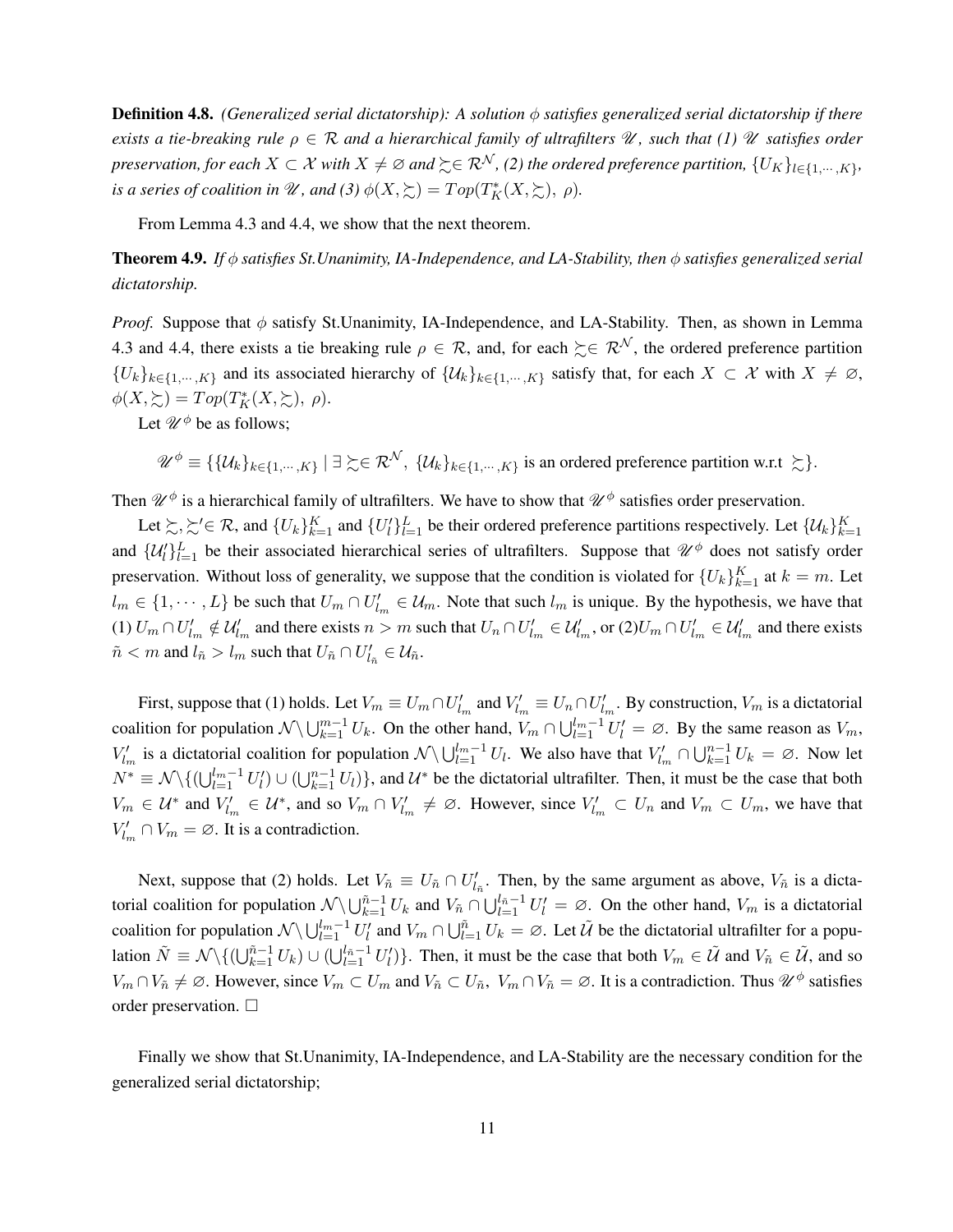Theorem 4.10. *If a solution φ satisfies the generalized serial dictatorship, then φ satisfies St.Unanimity, IA-Independence, and LA-Stability.*

The proof is done through the following three lemmas:

#### Lemma 4.11. *If a solution φ satisfies the generalized serial dictatorship, φ satisfies St.Unanimity.*

*Proof.* Let  $X \subset \mathcal{X}$ ,  $x \in X$  and  $\succeq \in \mathcal{R}^{\mathcal{N}}$ . Suppose that, for each  $i \in \mathcal{N}$  and  $y \in X$ ,  $x \succsim_{i} y$ , and there exists  $j \in \mathcal{N}$  such that  $x \succ_j y$ . Let  $\{U_k\}_{k=1}^K$  be the ordered preference partition for  $\succsim$ . Then, for each  $k \in \{1, \dots, K\}$ ,  $x \in T_k^*(X, \succcurlyeq)$ . On the other hand, for each  $y \in X$  with  $y \neq x$ , there exists  $k_y \in \{1, \dots, K\}$ such that  $x \succ_{U_{k_y}} y$ , therefore  $y \notin T^*_{k_y}(X, \Sigma)$ . It implies that  $T^*_{K}(X, \Sigma) = \{x\}$  and  $\phi(\mathcal{N}, X, \Sigma) = \{x\}$ .

#### Lemma 4.12. *If a solution φ satisfies the generalized serial dictatorship, φ satisfies IA-Independence.*

*Proof.* Let  $\mathcal{U}$  be the hierarchical family of ultrafilters governing  $\phi$ . Let  $X \subset \mathcal{X}$  and  $\succsim, \succsim' \in \mathcal{R}^{\mathcal{N}}$  with  $\succsim = X \succsim'$ . Let  $\{U_k\}_{k\in K}$  and  $\{U_l'\}_{l\in L}$  be their ordered preference partitions respectively, and  $\{U_k\}_{k=1}^K$  and  $\{U_l'\}_{l=1}^L$  be the associated hierarchical series of ultrafilters. Note that  $U_1 = U'_1$  by construction. Now we can construct a subsequence of  $\{U_k\}_{k\in K}$ , say,  $\{U_{\pi(n)}\}_{n=1}^{\tilde{K}}$ , such that (1)  $\pi(n)=1$ , and, (2) for each  $n\in\{2,\cdots,\tilde{K}\}, \pi(n)$  is the first number after  $\pi(n-1)$  such that  $\succsim U_{\pi(n)} \neq X \succsim U_{\pi(n-1)}$ . A family of sets  $\{T^*_{\pi(n)}(X,\succsim)\}_{n=1}^{\tilde{K}}$  is defined as before;

$$
T^*_{\pi(0)}(X,\succsim) \equiv X,
$$
  
\n
$$
T^*_{\pi(1)}(X,\succsim) \equiv Top_{(U_{\pi(1)})}(X,\succsim),
$$
  
\nfor  $\forall n \in \{2,\cdots,\tilde{K}\},$  
$$
T^*_{\pi(n)}(X,\succsim) \equiv Top_{(U_{\pi(n-1)})}(T^*_{\pi(n-1)}(X,\succsim),\succsim).
$$

By construction,  $\bigcap_{k \in \{1, \cdots, K\}} T_k^*(X, \succsim) = \bigcap_{n \in \{1, \cdots, \tilde{K}\}} T_{\pi(n)}^*(X, \succsim)$ . Similarly we can also define a subsequence  $\{U'_{\pi'(m)}\}_{m=1}^{\tilde{L}}$ , so that  $\bigcap_{l\in\{1,\cdots,L\}} \tilde{T}_l^*(X,\succsim') = \bigcap_{m\in\{1,\cdots,L\}} \tilde{T}_{\pi'(m)}^*(X,\succsim')$ . Here  $\{\tilde{T}_{\pi'(m)}^*(X,\succsim')\}_{m=1}^{\tilde{L}}$ is defined as  $\{T^*_{\pi(n)}(X,\succsim)\}_{n=1}^{\tilde{K}}$ .

Next we show that, for each  $1 \le n \le \min\{\tilde{K}, \tilde{L}\}, \ \sum_{U_{\pi}(n)} =_X \sum_{U'_{\pi'(n)}}'$  using mathematical induction. First, we have that  $U_{\pi(1)} = U_1$  and  $U'_{\pi'(1)} = U'_1$ . Since both  $U_1, U'_1 \in U_1$ , we have  $U_{\pi(1)} \cap U'_{\pi'(1)} \neq \emptyset$ . Therefore  $\sum_{U_{\pi}(1)} = X \sum_{U'_{\pi'}(1)}'$ . Next, let  $n > 1$ . Suppose that, for each  $\tilde{n} \leq n$ ,  $\sum_{U_{\pi}(\tilde{n})} = X \sum_{U'_{\pi'}(\tilde{n})}$ . Then there exists an unique  $l^* \in \{1, \dots, L\}$  such that  $U_{\pi(n+1)} \cap U'_{l^*} \in \mathcal{U}_{\pi(n+1)}$ . Then  $\succsim_{U_{\pi(n+1)}} =_X \succsim'_{U'_{l^*}}$ . Now, we have that, for each  $k < \pi(n+1)$ ,  $\sum_{U_k} \neq X \sum_{\pi(n+1)}$ . Therefore, for each  $k < \pi(n+1)$ ,  $\sum_{U_k} \neq X \sum_{U'_{l^*}}$ . It implies that, for each  $k < \pi(n+1)$ ,  $U_k \cap U'_{l^*} = \emptyset$ . By order preservation,  $U_{\pi(n+1)} \cap U'_{l^*} \in \mathcal{U}'_{l^*}$ .

Next we want to show that  $\sum_{l^*}^{\prime} =_X \sum_{\pi'(n+1)}^{\prime}$ . Since, for each  $\tilde{n} \leq n$ ,  $\sum_{U_{\pi(\tilde{n})}}^{\prime} =_X \sum_{U'_{\pi'(\tilde{n})}}^{\prime}$ , we also have that, for each  $\tilde{n} \leq n$ ,  $\sum'_{U'_{\pi'(n)}} \neq X \sum'_{U'_{l^*}}$ . Suppose that  $\sum'_{l^*} \neq X \sum'_{\pi'(n+1)}$ . Then there exists  $l' \in \{ \pi'(n) + 1, \dots, l^* - 1 \}$ 1} such that  $\sum'_{U'_{\pi'(n)}} \neq X \sum'_{U'_{\mu}} \neq X \sum'_{U'_{\mu}}$ . Therefore, for each  $k \leq \pi(n+1)$ ,  $U_k \cap U'_{\mu} = \emptyset$ . It implies that there exists  $k' > \pi(n+1)$ ,  $U_{k'} \cap U'_{l'} \in \mathcal{U}'_{l'}$ . It contradicts order preservation. Thus,  $\sum_{l^*} =_X \sum_{\pi'(n+1)}'$ . This implies that  $\sum_{\pi(n+1)} = X \sum_{\pi'(n+1)}$ .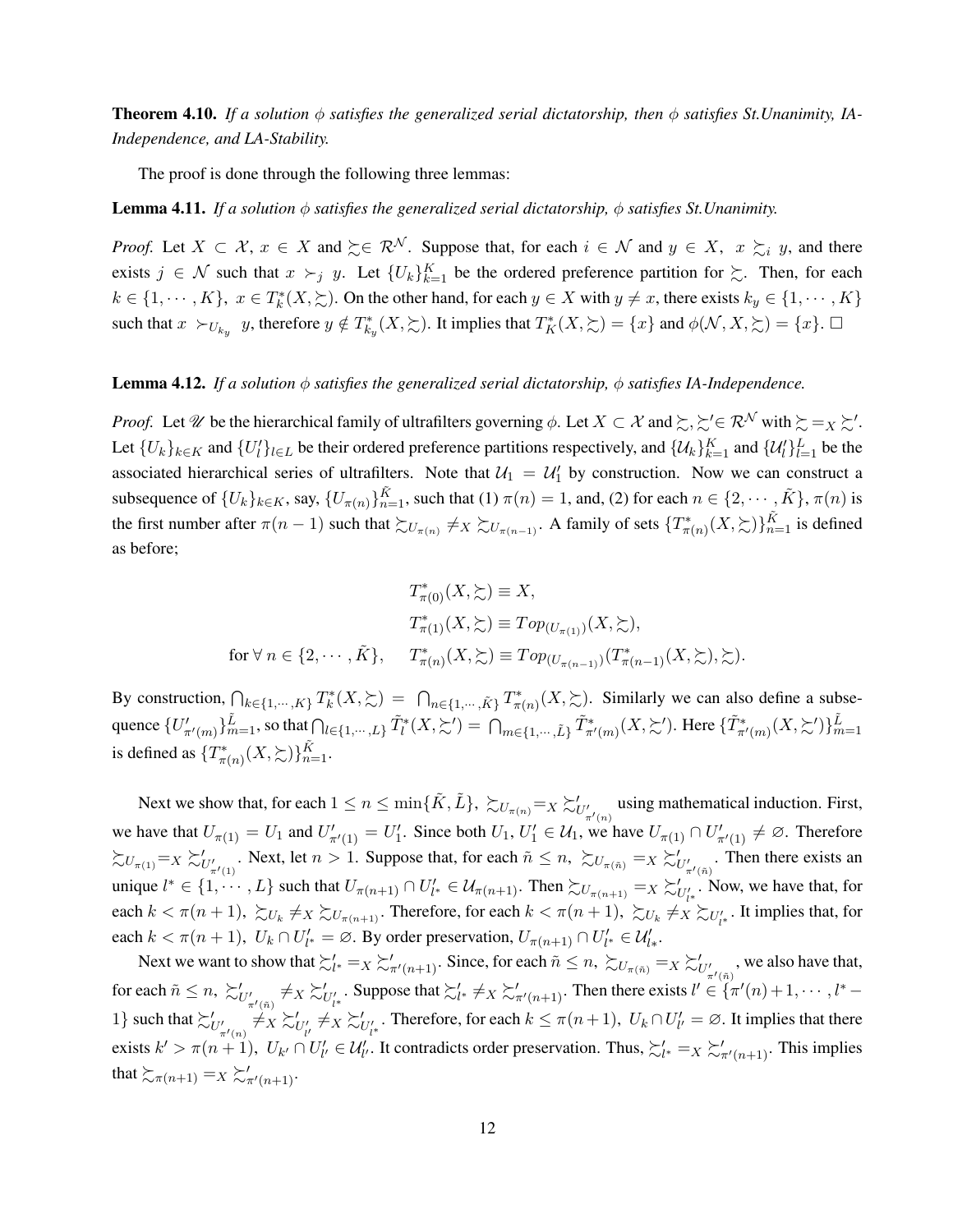From the above result, we have that  $\tilde{K} = \tilde{L}$ , and  $T^*_{\pi(\tilde{K})} = T^*_{\pi'(\tilde{L})}$ . Thus  $\phi(X, \succsim) = \phi(X, \succsim')$ .  $\Box$ 

#### Lemma 4.13. *If a solution φ satisfies the generalized serial dictatorship, φ satisfies LA-Stability.*

*Proof.* Suppose solution  $\phi$  satisfies the generalized serial dictatorship with a hierarchical family of ultrafilters  $W$  and a tie-braking rule *ρ*. Let *Y* ⊂ *X* ⊂  $X$  and  $\succeq \in \mathbb{R}^N$ . Let  $\{U_k\}_{k=1}^K$  be the ordered preference partition for  $\succsim$ . Suppose that  $\phi(\mathcal{N}, X, \succsim) \cap Y \neq \emptyset$ . Then, for each  $k \in \{1, \cdots, K\}$ ,  $T_k^*(X, \succsim) \cap Y \neq \emptyset$ . Therefore, by construction,  $T_k^*(Y, \succcurlyeq) = T_k^*(X, \succcurlyeq) \cap Y$ . So we have that

$$
\phi(\mathcal{N}, X, \geq) \cap Y = Top(T_K^*(X, \geq), \rho) \cap Y
$$
  
=  $Top(T_K^*(X, \geq) \cap Y, \rho)$   
=  $Top(T_K^*(Y, \geq), \rho)$   
=  $\phi(\mathcal{N}, Y, \geq).$ 

Thus LA-Stability is satisfied.  $\square$ 

## 5 Free and Fixed Ultrafilters

**Theorem 5.1.** For each  $N \subset \mathbb{N}$  and  $X \subset \mathcal{X}$  with  $3 \leq |X| < \infty$ , the decisive ultrafilter  $\mathcal{U}_X^N$  resulting from  $\phi(N,X,\cdot)$  is free if and only if there exists an finitely additive measure  $\mu$  on  $2^N$  such that (1) for each  $E\subset N,$  $\mu(E) = 0$  *or* 1*, and, for each singleton*  $\{i\} \subset N$ *,*  $\mu(\{i\}) = 0$ *, and* (2) the social order  $P(\cdot)$  corresponding to  $\phi(N, X, \cdot)$  *satisfies that, for each*  $x, y \in X$  *and each*  $\succeq \in \mathcal{R}$ *,*  $xP(\succeq y)$  *if*  $\mu(\lbrace i \in N | x \succ_i y \rbrace) = 1$ .

*Proof.* ( $\Leftarrow$ ) Let  $\tilde{U} \equiv \{ E \subset N \mid \mu(E) = 1 \}$ . We show that  $\tilde{U} = U_X^N$ . Let  $E \in \tilde{U}$ . By definition, for each  $x, y \in X$  and each  $\succcurlyeq \in \mathcal{R}$ , if  $x \succ_E y$ , then  $xP(\succcurlyeq y)$ . It implies that  $E \in \mathcal{U}_X^N$ , so  $\tilde{\mathcal{U}} \subset \mathcal{U}_X^N$ . Next, let  $F \in \mathcal{U}_X^N$ . Then, for each  $x, y \in X$  and each  $\succeq \in \mathcal{R}$ , if  $x \succ_F y$  and  $y \succsim_{N\setminus F} x$ , then  $xP(\succsim y)$ . This means that, for  $\succeq^* \in \mathcal{R}$ with  $\{i \in N \mid x \succ_i^* y\} = F$ ,  $xP(\succ_i^*)y$ . Therefore  $\mu(F) = 1$ , i.e.,  $F \in \tilde{\mathcal{U}}$ . We have  $\mathcal{U}_X^N \subset \tilde{\mathcal{U}}$ . By definition, there exists no  $i \in N$  such that  $\{i\} \in \tilde{U}$ . Thus  $\tilde{U} = U_X^N$  is free.

(⇒) Let a set function  $\mu: 2^N \to \{0, 1\}$  be such that  $\mu(E) = 1$  iff  $E \in \mathcal{U}_X^N$ . Then, it is well known that  $\mu$  is a finitely additive measure on  $2^N$ .<sup>2</sup> Since  $\mathcal{U}_X^N$  is free, for each  $i \in N$ ,  $\mu({i}) = 0$ . By definition, it is obvious that, for each  $x, y \in X$  and each  $\succcurlyeq \in \mathbb{R}^N$ , if  $\mu(\lbrace i \in N | x \succ_i y \rbrace) = 1$ , i.e.,  $\lbrace i \in N | x \succ_i y \rbrace \in \mathcal{U}_X^N$ , then  $xP(\succsim y)$ .  $\Box$ 

## References

Aliprantis, C.D., and Border, K.C. (2006), *Infinite Dimensional Analysis*, 3rd edit, Springer-Verlag, Berlin.

ARROW, K. J. (1959): "Rational Choice Functions and Orderings," *Economica*, 26(102), 121–127.

<sup>&</sup>lt;sup>2</sup>See Jech, etc